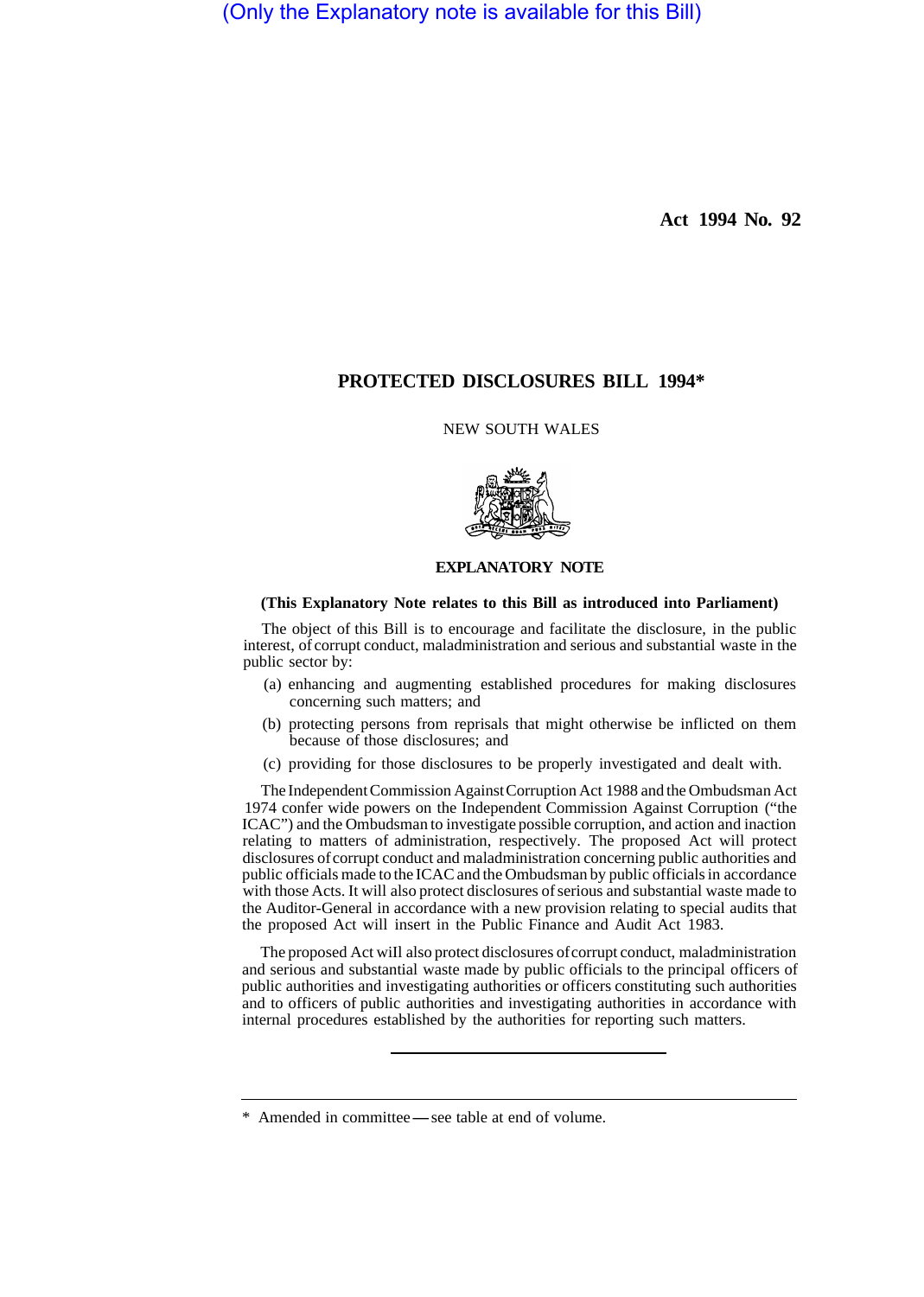# *Protected Disclosures 1994 [Act 1994 No. 92]*

### **PART l—PRELIMINARY**

**Clause 1** specifies the short title of the proposed Act.

**Clause 2** provides for the proposed Act to commence on a day or days to be appointed by proclamation.

**Clause 3** states the object of the proposed Act and makes it clear that nothing in the Act is intended to affect any action taken in connection with the proper administration or management of any investigating authority or public authority.

**Clause 4** defines expressions used in the proposed Act. These include:

- "investigation Act" (defined to mean the Independent Commission Against Corruption Act 1988, the Ombudsman Act 1974 or the Public Finance and Audit Act 1983)
- "investigating authority" (defined to mean the ICAC, the Ombudsman or the Auditor-General)
- "maladministration" (defined to include conduct of some of the kinds that may be investigated by investigating authorities such as the Ombudsman)
- "public authority" (defined so that it may include,  $\epsilon$ or example, a government department or administrative body, a local government authority and the Police Service)
- "public official" (defined so that it may include, €or example, the Governor, a public servant or a Minister of the Crown)
- "relevant investigation Act" (defined so as to describe the Acts referred to above).

**Clause 5** describes the relationship of the proposed Act to the investigation Acts and other Acts. The proposed Act only affects the operation of the investigation Acts to the extent that it provides further protections €or public officials making disclosures to be protected by the proposed Act. The proposed Act does not (except as provided by clause 13 (2) and (4)) authorise an investigating authority to investigate a complaint that it is not authorised to investigate under the relevant investigation Act.

**Clause 6** states that the proposed Act binds the Crown.

#### **PART 2—PROTECTED DISCLOSURES**

**Clauses 7–15** describe the disclosures that will be protected by the proposed Act. To be protected, a disclosure must be a voluntary disclosure by a public official:

- made to an appropriate investigating authority in connection with a complaint concerning corrupt conduct, maladministration or serious and substantial waste
- made to the principal officer of a public authority or officer who constitutes a public authority concerning an allegation of corrupt conduct, maladministration or serious and substantial waste by the authority or any of its officers
- made to another officer of the public authority to which the public official belongs in accordance with an internal procedure established within the authority for reporting such matters.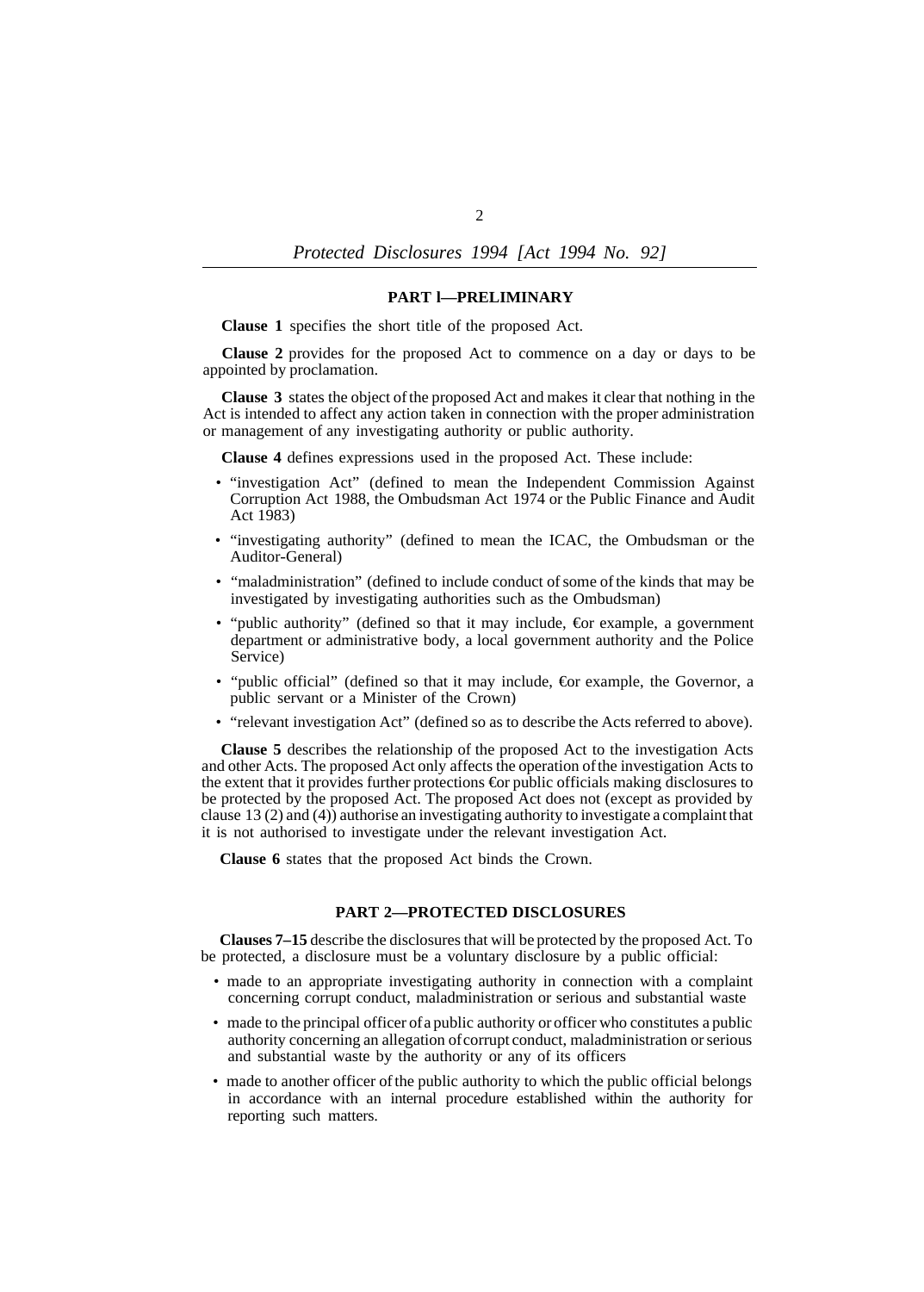A disclosure will also be protected by the proposed Act if it is referred by an investigating authority or public official to whom it is made to an investigating authority or to a public official or public authority considered by the investigating authority or public official to be the appropriate person or authority to deal with the matter.

A disclosure is not voluntary if it is made by a public official in the exercise of a duty imposed on the official by or under an Act. For example, a disclosure made by an officer under a duty to report to the ICAC under section 11 of the Independent Commission Against Corruption Act 1988 is not a voluntary disclosure.

A disclosure is voluntary if it is made in accordance with a code of conduct for reporting corrupt conduct, maladministration or serious and substantial waste of money by investigating authorities, public authorities or public officials.

**Clauses 10–12** specify that the ICAC is the appropriate investigating authority for disclosures concerning corrupt conduct, the Ombudsman for disclosures concerning maladministration and the Auditor-General for disclosures concerning serious and substantial waste of public money. The disclosure must be made to the authority in accordance with the procedures set out in the relevant investigation Act.

**Clause 13** makes additional provision for disclosures concerning corrupt conduct, maladministration or serious and substantial waste by investigating authorities. The ICAC is authorised to investigate and report on disclosures alleging that the Ombudsman or an officer of the Ombudsman has engaged in conduct involving maladministration. The Ombudsman is authorised to investigate and report on disclosures alleging that the ICAC or an officer of the ICAC has engaged in corrupt conduct or conduct involving maladministration or serious and substantial waste. The Ombudsman is also authorised to investigate and report on disclosures alleging that the Auditor-General or a member of staff of the Auditor-General has seriously and substantially wasted public money.

**Clause 16** provides that a disclosure will not be protected by the proposed Act if the investigating authority to which it is made declines to investigate the matter or discontinues an investigation on the ground that the disclosure was made frivolously or vexatiously. It does not remove the protection if the authority decides not to investigate or to discontinue an investigation for some other reason (for example, a disclosure would not lose the protection if the Ombudsman decided to discontinue an investigation under section 13 (4) (b) (ii) of the Ombudsman Act 1974 on the ground that the matter was trivial or too remote. in time). The clause also confirms the power of an investigating authority to decline to investigate, or discontinue the investigation, of any matter disclosed to it.

**Clause 17** provides that a disclosure will not be protected by the proposed Act if it principally involves questioning the merits of a policy decision of Cabinet or of a Minister.

**Clause 18** provides that a disclosure will not be protected by the proposed Act if it is solely or substantially motivated by a desire to avoid dismissal or other disciplinary action.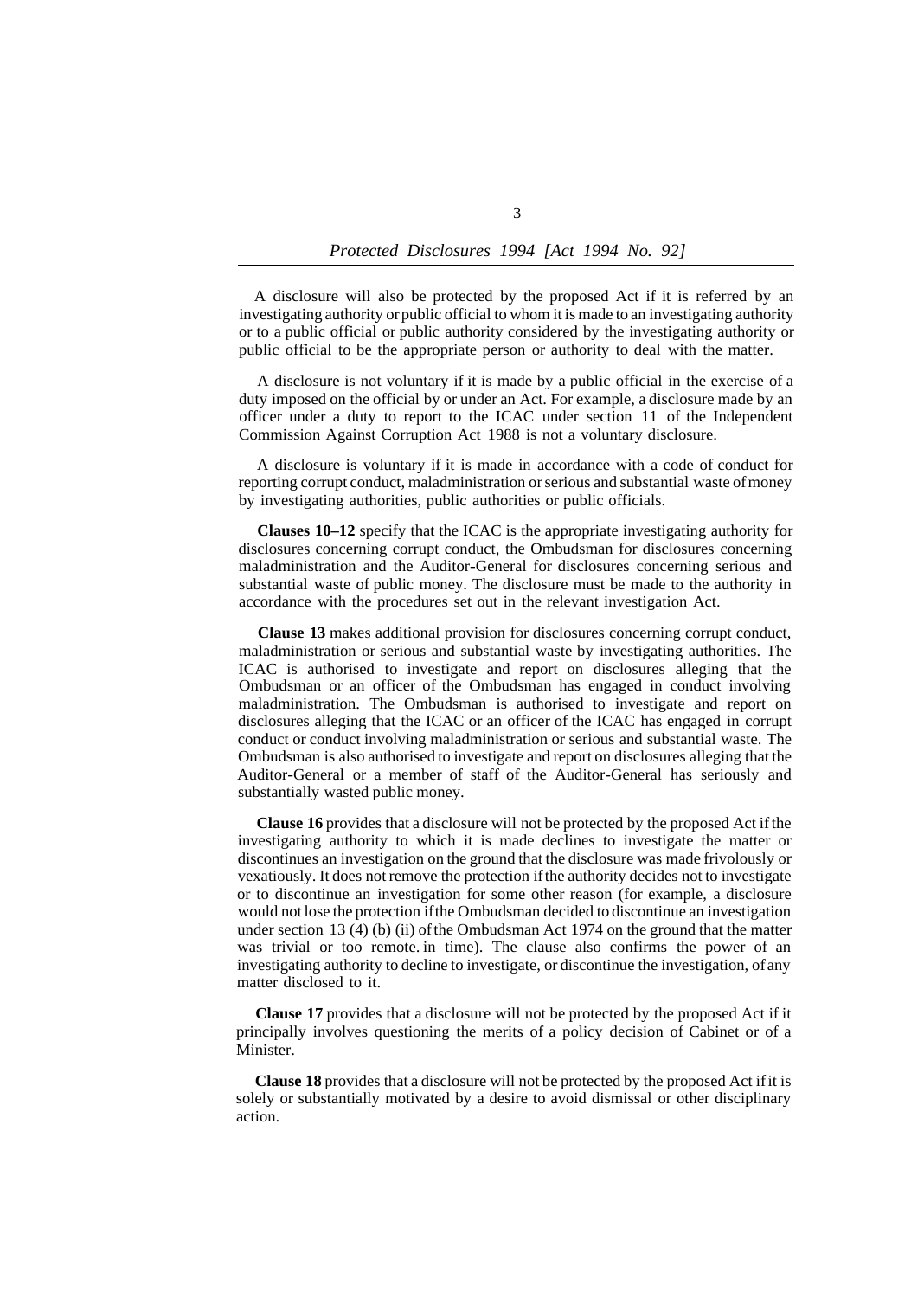### *Protected Disclosures 1994 [Act 1994 No. 92]*

#### **PART 3—PROTECTIONS**

The proposed Part describes the ways in which public officials who make protected disclosures will be protected by the proposed Act.

**Clause 19** protects a person making a protected disclosure against reprisals. It will be an offence to take detrimental action against a person who makes a protected disclosure if the action is substantially in reprisal for the disclosure. The provision will make it an offence, for example, to intimidate or harass such a person or take disciplinary action against such a person.

**Clause 20** protects a person against liability for making a protected disclosure. No action, claim or demand will be able to be made or taken against a person for making a protected disclosure. It also makes it clear that such a disclosure will be protected despite any duty of secrecy or other restriction on disclosure applicable to the person. This will apply to such a restriction whether or not imposed by an Act. For example, a person will not be guilty of an offence against an Act imposing a duty on the person to maintain confidentiality if the person makes a protected disclosure. Similarly, a person will not be liable in respect of any breach of a duty of confidence imposed otherwise than by an Act.

**Clause 21** requires investigating authorities to which protected disclosures are made or referred under the proposed Act to maintain the confidentiality of the identity of the persons making the disclosures except in certain circumstances.

**Clause 22** makes it clear that nothing in the proposed Act affects the rights and privileges of Parliament in relation to the freedom of speech, and debates and proceedings, in Parliament.

**Clause 23** preserves the protection a person making a protected disclosure may have under any other Act or law. The provisions of the proposed Act will not, for example, affect the existing defence of absolute privilege in respect of the publication of disclosures made to the ICAC in proceedings for defamation.

# **PART 4—MISCELLANEOUS**

**Clause 24** authorises an investigating authority to which a disclosure is made to refer the matter to another investigating authority or to a public official or public authority it considers appropriate. It requires the authority to do so if it is not authorised to investigate the matter under the relevant investigation Act and it is of the opinion that another investigating authority or a public official or public authority could appropriately deal with it.

**Clause 25** makes similar provision in relation to public officials to whom disclosures are made.

**Clause 26** requires the officer or authority to whom a disclosure is made or referred to notify the person who made the disclosure, within 6 months of the disclosure being made, of the action taken or proposed to be taken in respect of the disclosure.

**Clause 27** makes it an offence to wilfully make any false statement, or mislead or attempt to mislead the officer or authority concerned, when making a disclosure.

**Clauses 28–31** contain provisions relating to proceedings for offences, authorising the making of regulations, giving effect to the Schedule of amendments and providing for review of the proposed Act.